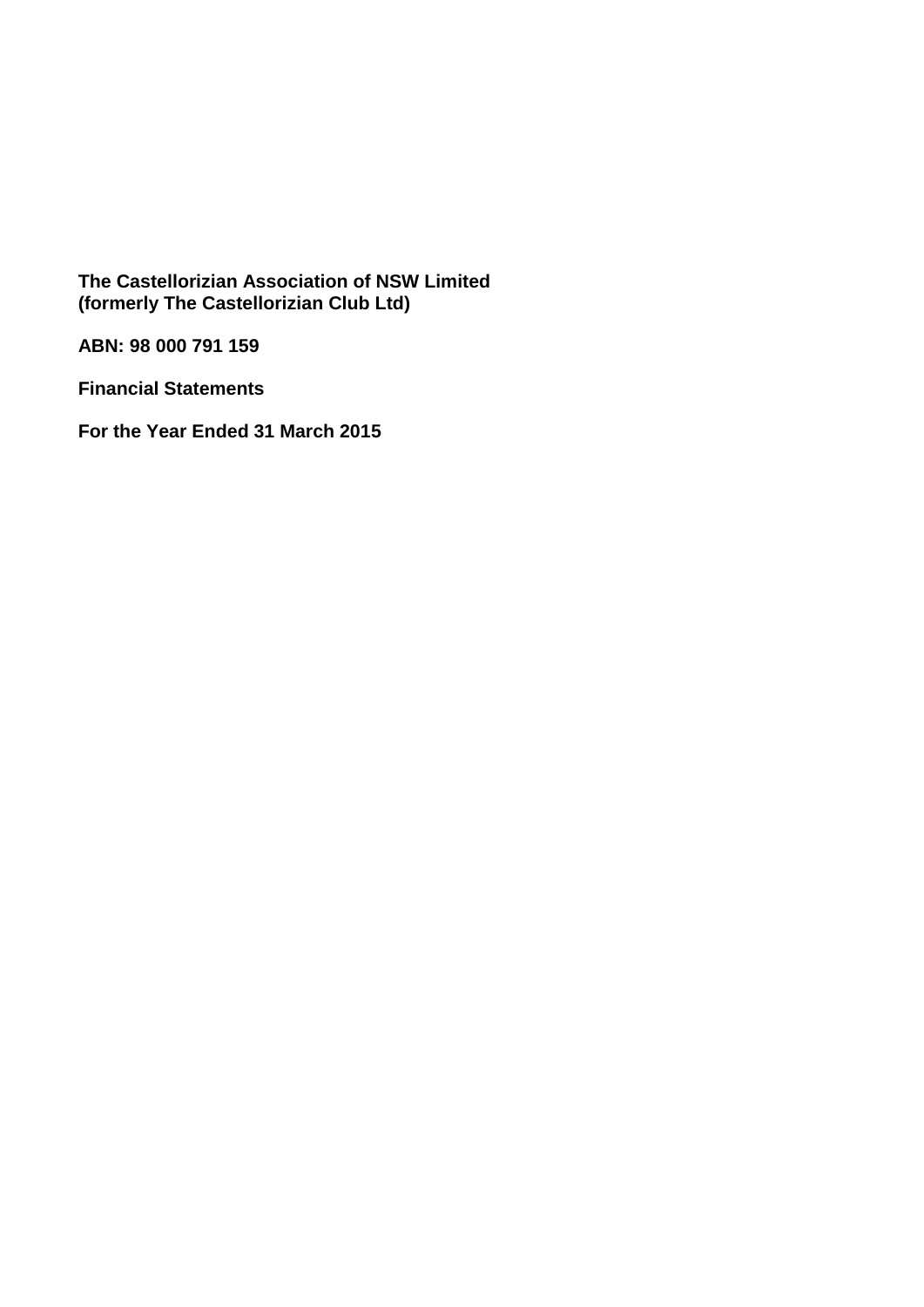**ABN: 98 000 791 159**

# **Contents**

## **For the Year Ended 31 March 2015**

| Directors' Report                                                                        | 1  |
|------------------------------------------------------------------------------------------|----|
| Auditors Independence Declaration                                                        | 4  |
| Statement of Profit or Loss and Other Comprehensive Income                               | 5  |
| <b>Statement of Financial Position</b>                                                   | 6  |
| Statement of Changes in Equity                                                           | 7  |
| <b>Statement of Cash Flows</b>                                                           | 8  |
| Notes to the Financial Statements                                                        | 9  |
| Directors' Declaration                                                                   | 18 |
| Independent Audit Report to the members of The Castellorizian Association of NSW Limited | 19 |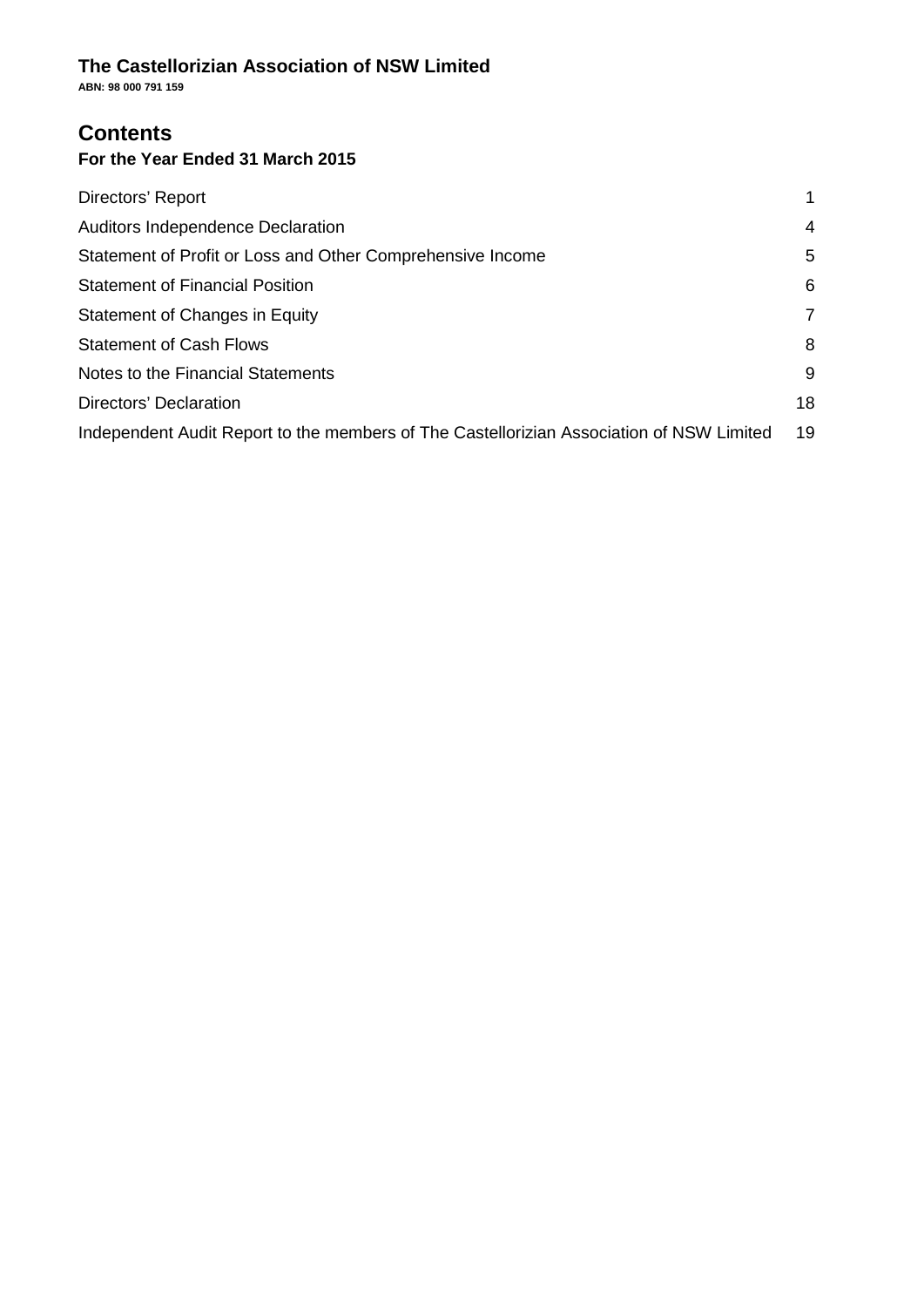#### **Directors' Report**

The directors present their report on The Castellorizian Association of NSW Limited ("the Company" "the Association") for the financial year ended 31 March 2015.

#### **Information on directors**

The names of each person who has been a director during the year and to the date of this report are:

| Nicholas Anastasas                        | <b>Board Member</b>                                                  |
|-------------------------------------------|----------------------------------------------------------------------|
| Experience                                | Appointed 30 March 2014                                              |
|                                           | <b>Company Director</b>                                              |
| John Michael Barbouttis                   | Board Member / President                                             |
| Experience                                | Appointed 30 March 2014                                              |
|                                           | Solicitor                                                            |
| <b>Christine Birnbaum</b>                 | Board Member / Vice President                                        |
| Experience                                | Appointed 30 March 2014                                              |
|                                           | <b>Company Director</b>                                              |
| Victoria Gallagher                        | <b>Board Member</b>                                                  |
| Experience                                | Appointed 30 March 2014                                              |
|                                           | <b>School Teacher</b>                                                |
| Nicholas John Malaxos                     | Board Member / Treasurer                                             |
| Experience                                | Appointed 30 March 2014<br><b>Audit and Risk Consultant</b>          |
|                                           |                                                                      |
| George Peter Manettas                     | Board Member / Vice President                                        |
| Experience                                | Appointed 30 March 2014                                              |
|                                           | <b>Company Director</b>                                              |
| <b>Tasha Vanos</b>                        | <b>Board Member</b>                                                  |
| Experience                                | Appointed 30 March 2014<br>Retired                                   |
|                                           |                                                                      |
| Constantine Dion Vertzayias<br>Experience | <b>Board Member</b><br>Appointed 30 March 2014, Resigned 20 May 2015 |
|                                           | Solicitor                                                            |
| Dialekti Dianne Voyage                    | Board Member / Secretary                                             |
| Experience                                | Appointed 30 March 2014<br><b>Company Director</b>                   |
|                                           | <b>Board Member</b>                                                  |
| George Pizanis<br>Experience              | Appointed 16 June 2015                                               |
|                                           | <b>Company Director</b>                                              |
|                                           |                                                                      |

Directors have been in office since the start of the financial year to the date of this report unless otherwise stated.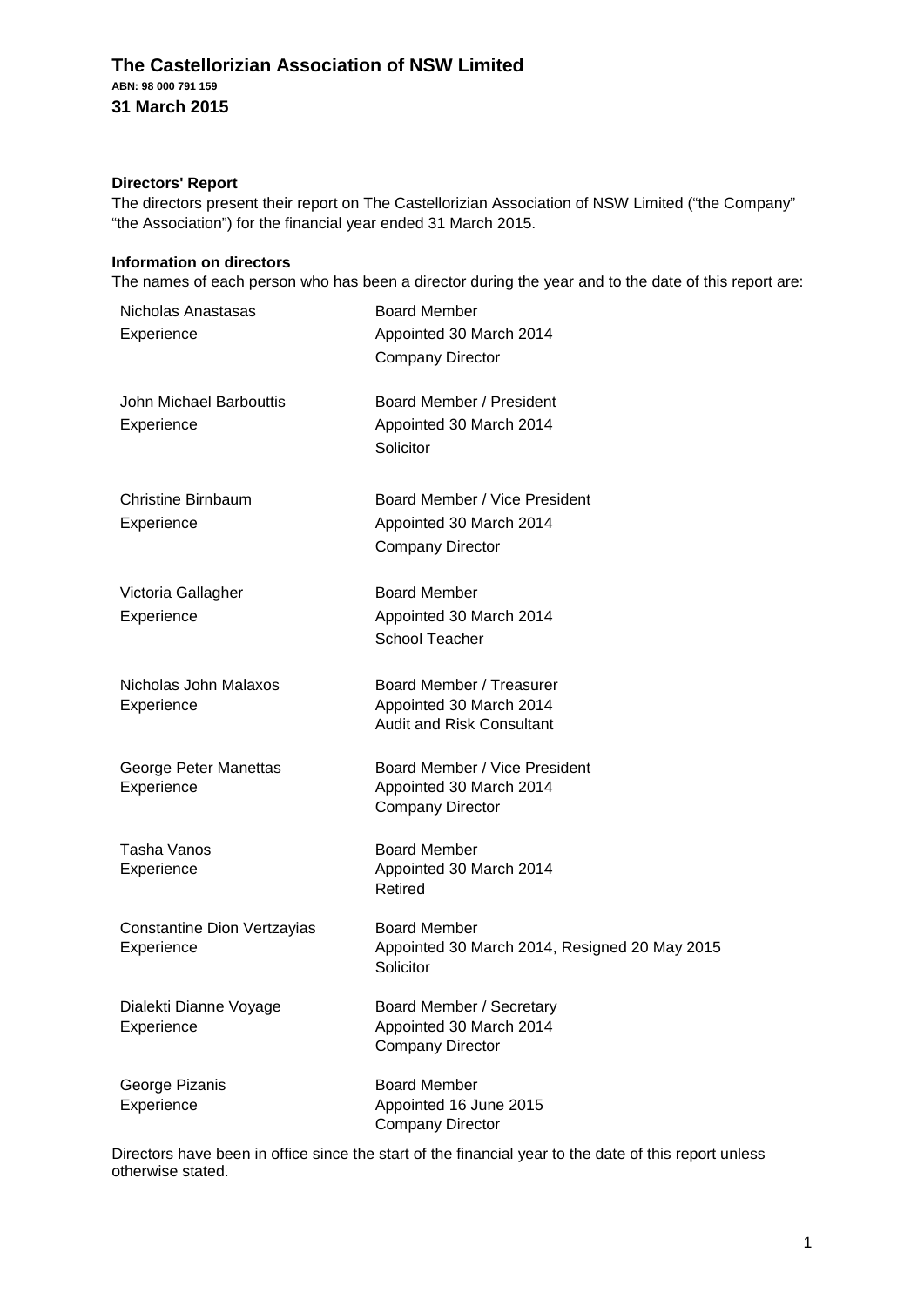**Directors' Report (continued)**

#### **Principal activity**

The principal activity of The Castellorizian Association of NSW Limited during the financial year was the administration of Company's affairs. No significant changes in the nature of the Company's activity occurred during the financial year.

#### **Objectives and strategy for achieving the objectives and performance measures**

The objects for which the Company is established are to promote, foster and celebrate the history, tradition, culture, customs, local contribution, language, ethos and bonds of kinship of people of Greek origin in Australia especially those who are natives of the Island of Castellorizo or persons of Greek descent from a district within 45 kilometres of the island of Castellorizo or are descendants of such natives, or are married to such natives or their descendants through social intercourse and good fellowship amongst those people by amongst other things: establishing and maintaining social, recreational, cultural and/or sporting associations; and providing such facilities as may be required for such purposes; and any other activities in furtherance of the above purposes.

The principal activity has assisted in achieving these objectives and The Board closely monitors the financial performance of the Company.

#### **Members Guarantee**

The Castellorizian Association of NSW Limited is a Company limited by guarantee. In the event of, and for the purpose of, winding up of the Company, the amount capable of being called up from each members and any person or association who was or ceased to be a member in the year prior to the winding up, is limited to \$2 for members that are corporations and for all other members, subject to the provisions of the Company's constitution. As at 31 March 2015 the number of members was 721 (2014: 975) and their collective liability on winding up was \$1,442 (2014: \$1,950).

#### **Subsequent events**

On 19th May 2015, the Association sold the Kingsford property (Shop 7/438-448 Anzac Parade, Kingsford) for the sum of \$690,000. The contract is settled on the same date.

#### **Operating results**

The surplus of the Company after providing for income tax amounted to \$84,444 (2014: deficit of \$316,243).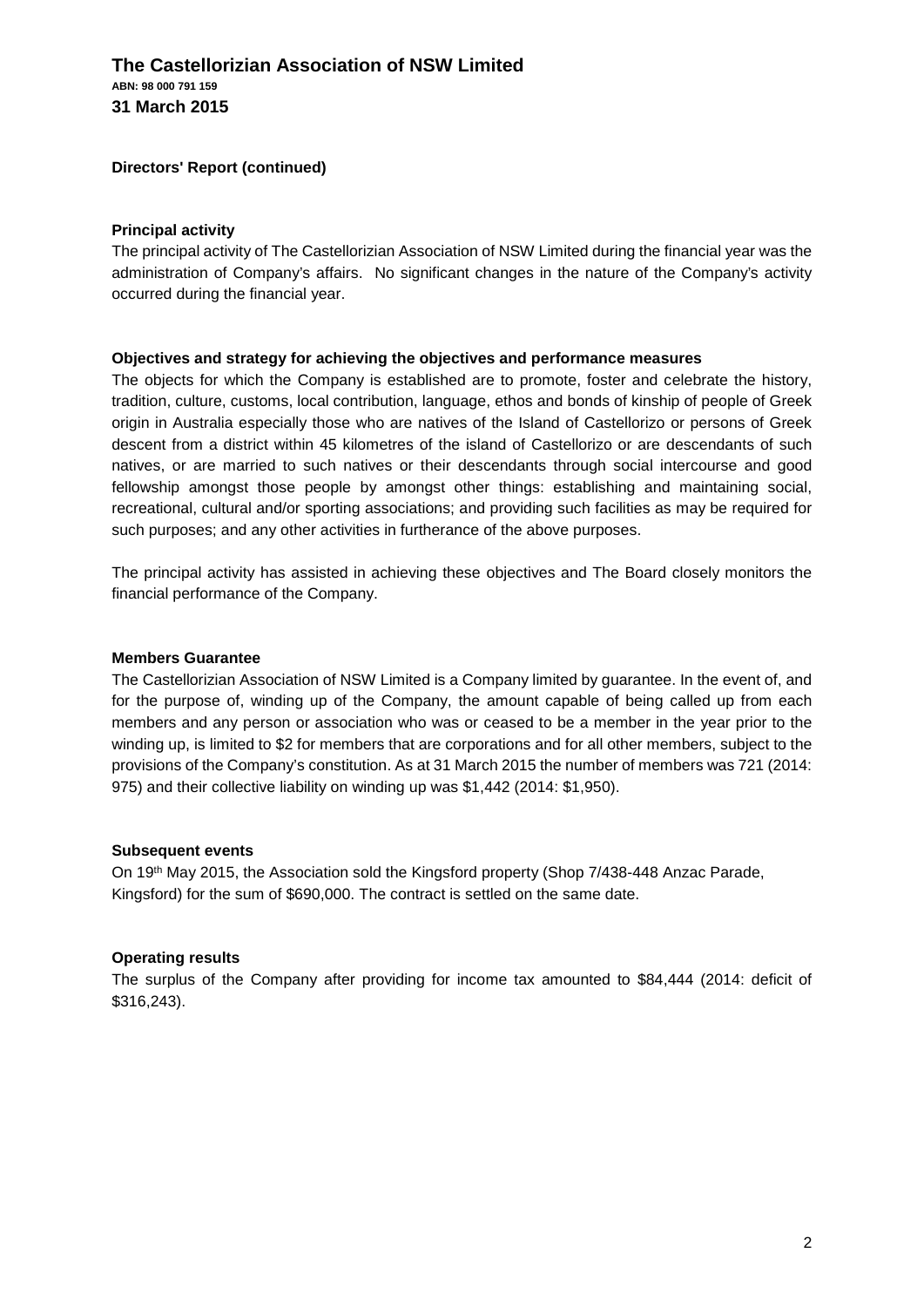#### The Gastellorizian Association of NSW Limited ABN: 98 000 791 159 31 March 2015

#### Directors' Report (continued)

#### Meetings of directors

During the financial year, 16 directors meetings were held and all directors except George Pizanis (who was appointed after the year end) were eligible to attend these meetings. Attendances by each director were as follows:

|                               | <b>Number</b> |  |
|-------------------------------|---------------|--|
|                               | attended      |  |
| Nicholas Anastasas            | 15            |  |
| John Michael Barbouttis       | 13            |  |
| Christine Birnbaum            | 14            |  |
| Victoria Gallagher            | 16            |  |
| Nicholas John Malaxos         | 15            |  |
| George Peter Manettas         | 16            |  |
| <b>Tasha Vanos</b>            | 15            |  |
| <b>Constantine Vertzayias</b> | 11            |  |
| Dialekti Dianne Voyage        | 16            |  |

#### Auditor's independence declaration

The lead auditor's independence declaration in accordance with section 307C of the Corporations Act 2001, for the year ended 31 March 2015 has been received and can be found on page 4 of the financial report.

Signed in accordance with a resolution of the Board of Directors:

enbacción Director:

Director

John Barbouttis

Nicholas Malaxos

 $6 * Nov.$  2015 Sydney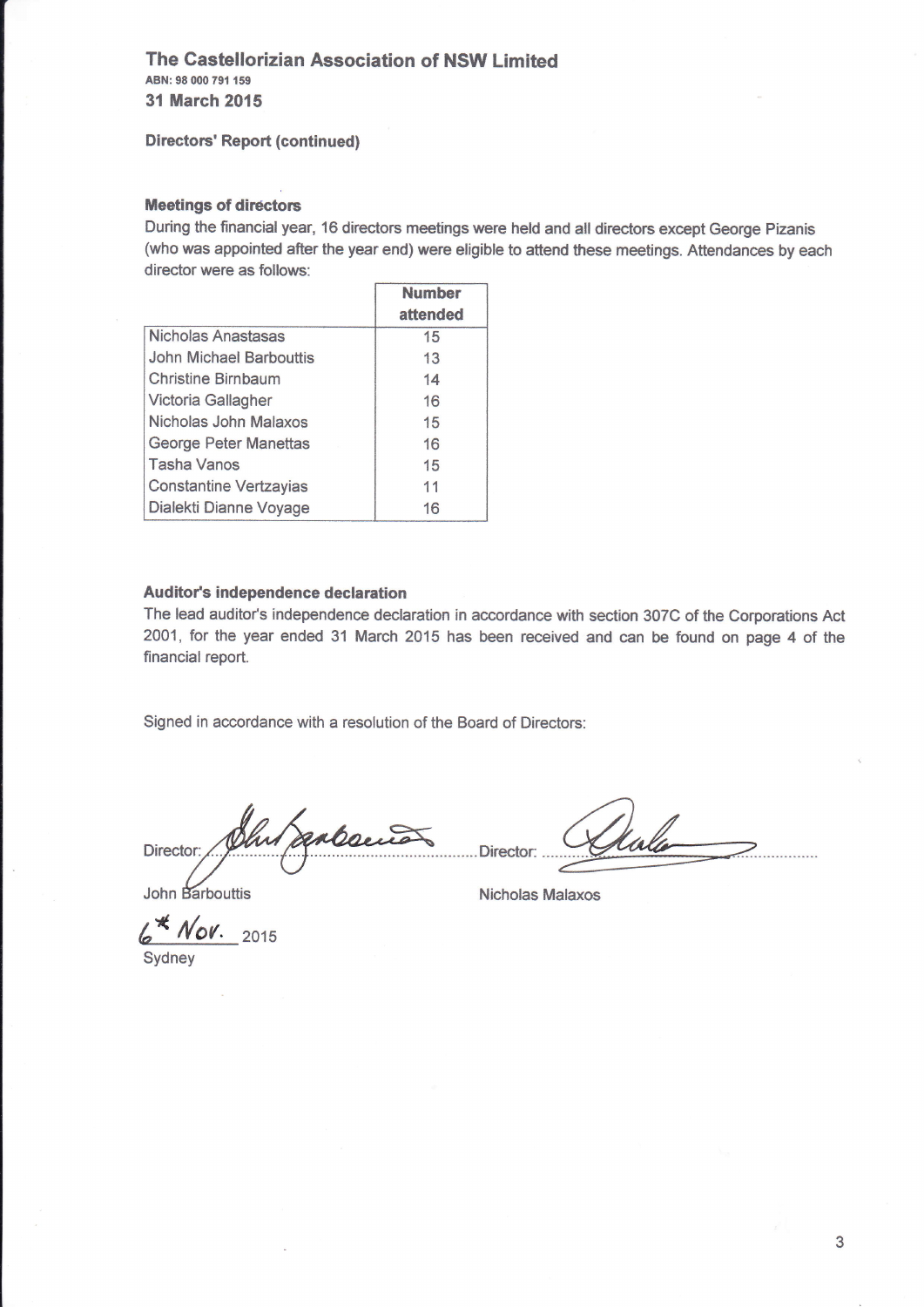**Auditors Independence Declaration under Section 307C of the Corporations Act 2001**

I declare that, to the best of my knowledge and belief, during the year ended 31 March 2015, there have been:

- (i) no contraventions of the auditor independence requirements as set out in the *Corporations Act 2001* in relation to the audit; and
- (ii) no contraventions of any applicable code of professional conduct in relation to the audit.

#### **Lachlan Nielson Partners Pty Limited**

**Anthony Rose Director**

6 November 2015

Sydney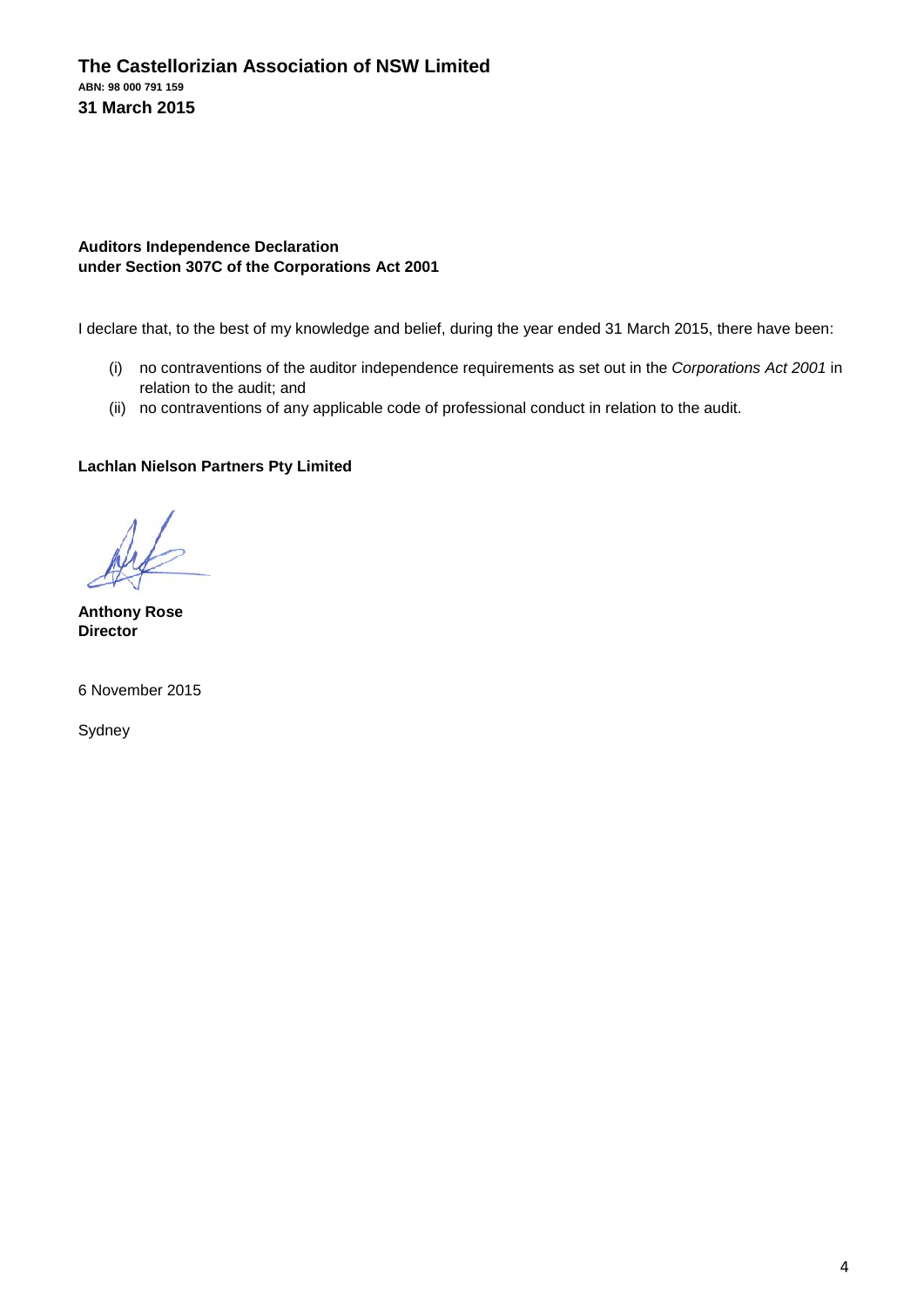# **Statement of Profit or Loss and Other Comprehensive Income**

## **For the Year Ended 31 March 2015**

|                                                  |                | 2015      | 2014       |
|--------------------------------------------------|----------------|-----------|------------|
|                                                  | <b>Note</b>    | S         | \$         |
| Revenue and other income                         | $\overline{2}$ | 198,325   | 336,648    |
| Administrative expenses                          |                | (94, 767) | (107, 281) |
| Land tax                                         |                |           | (273, 286) |
| Receivers fees                                   |                |           | (149, 750) |
| Legal fees                                       |                | (16, 364) | (106, 563) |
| GST on apartment building                        |                |           | (8, 451)   |
| Other expenses                                   |                | (2,750)   | (7, 560)   |
| Surplus/(deficit) before income tax              |                | 84,444    | (316, 243) |
| Income tax expense                               | 13             |           |            |
| Surplus / (deficit) for the year                 |                | 84,444    | (316, 243) |
| Other comprehensive income, net of income tax    |                |           |            |
| Total comprehensive income / (loss) for the year |                | 84,444    | (316, 243) |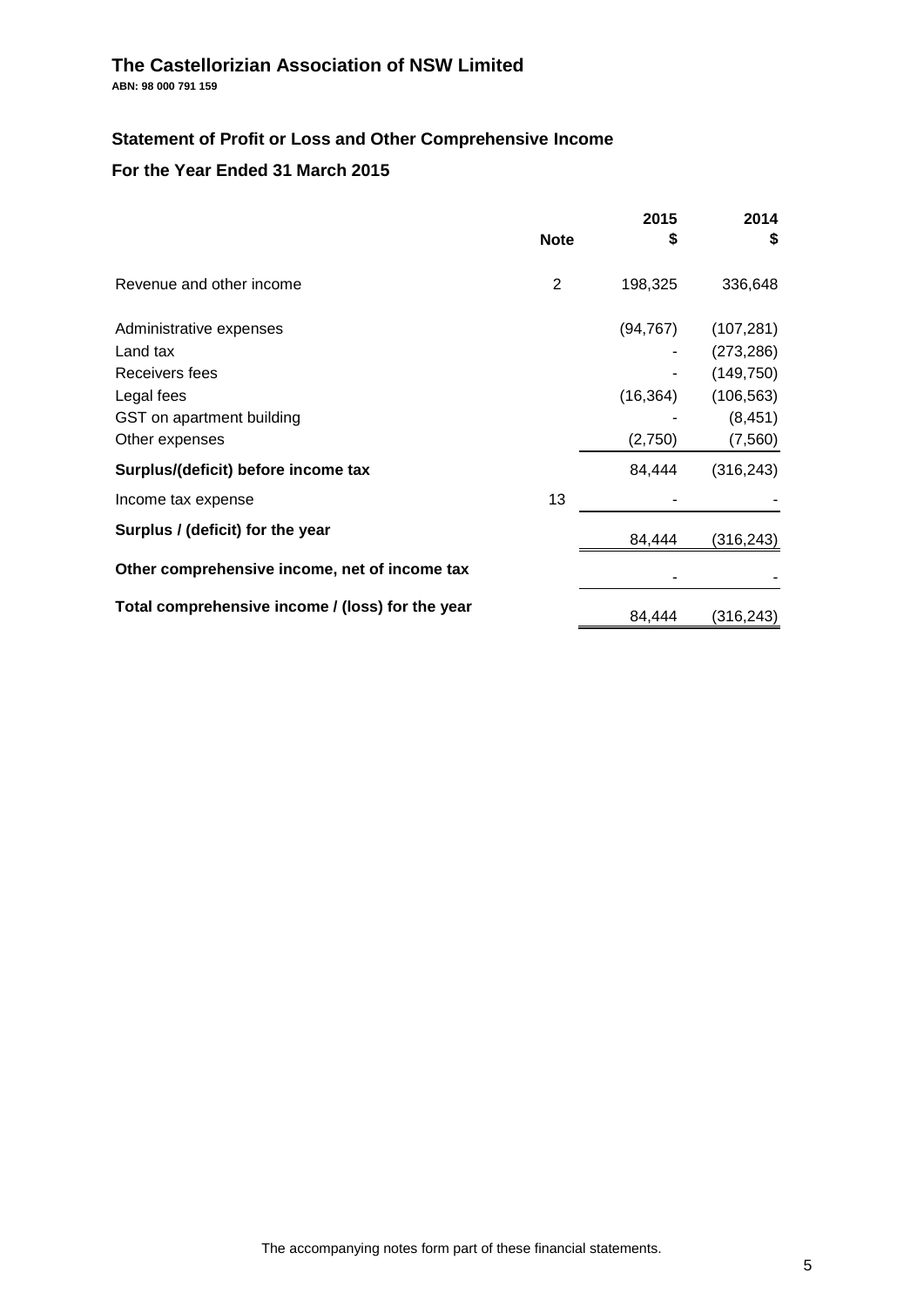**ABN: 98 000 791 159**

#### **Statement of Financial Position**

**As at 31 March 2015**

|                                  |                | 2015      | 2014      |
|----------------------------------|----------------|-----------|-----------|
|                                  | <b>Note</b>    | S         | \$        |
| <b>ASSETS</b>                    |                |           |           |
| <b>CURRENT ASSETS</b>            |                |           |           |
| Cash and cash equivalents        | 3              | 601,293   | 4,116,193 |
| Trade and other receivables      | 4              | 221,539   | 33,894    |
| TOTAL CURRENT ASSETS             |                | 822,832   | 4,150,087 |
| NON-CURRENT ASSETS               |                |           |           |
| Property, plant and equipment    | 5              |           |           |
| Investment property              | 6              | 3,613,874 | 450,000   |
| TOTAL NON-CURRENT ASSETS         |                | 3,613,874 | 450,000   |
| <b>TOTAL ASSETS</b>              |                | 4,436,706 | 4,600,087 |
| <b>LIABILITIES</b>               |                |           |           |
| <b>CURRENT LIABILITIES</b>       |                |           |           |
| Payables                         | $\overline{7}$ | 41,824    | 283,513   |
| Related party payables           |                |           | 6,136     |
| <b>TOTAL CURRENT LIABILITIES</b> |                | 41,824    | 289,649   |
| <b>NON-CURRENT LIABILITIES</b>   |                |           |           |
| <b>TOTAL LIABILITIES</b>         |                | 41,824    | 289,649   |
| <b>NET ASSETS</b>                |                | 4,394,882 | 4,310,438 |
|                                  |                |           |           |
| <b>EQUITY</b>                    |                |           |           |
| Retained surplus                 |                | 4,394,882 | 4,310,438 |
| <b>TOTAL EQUITY</b>              |                | 4,394,882 | 4,310,438 |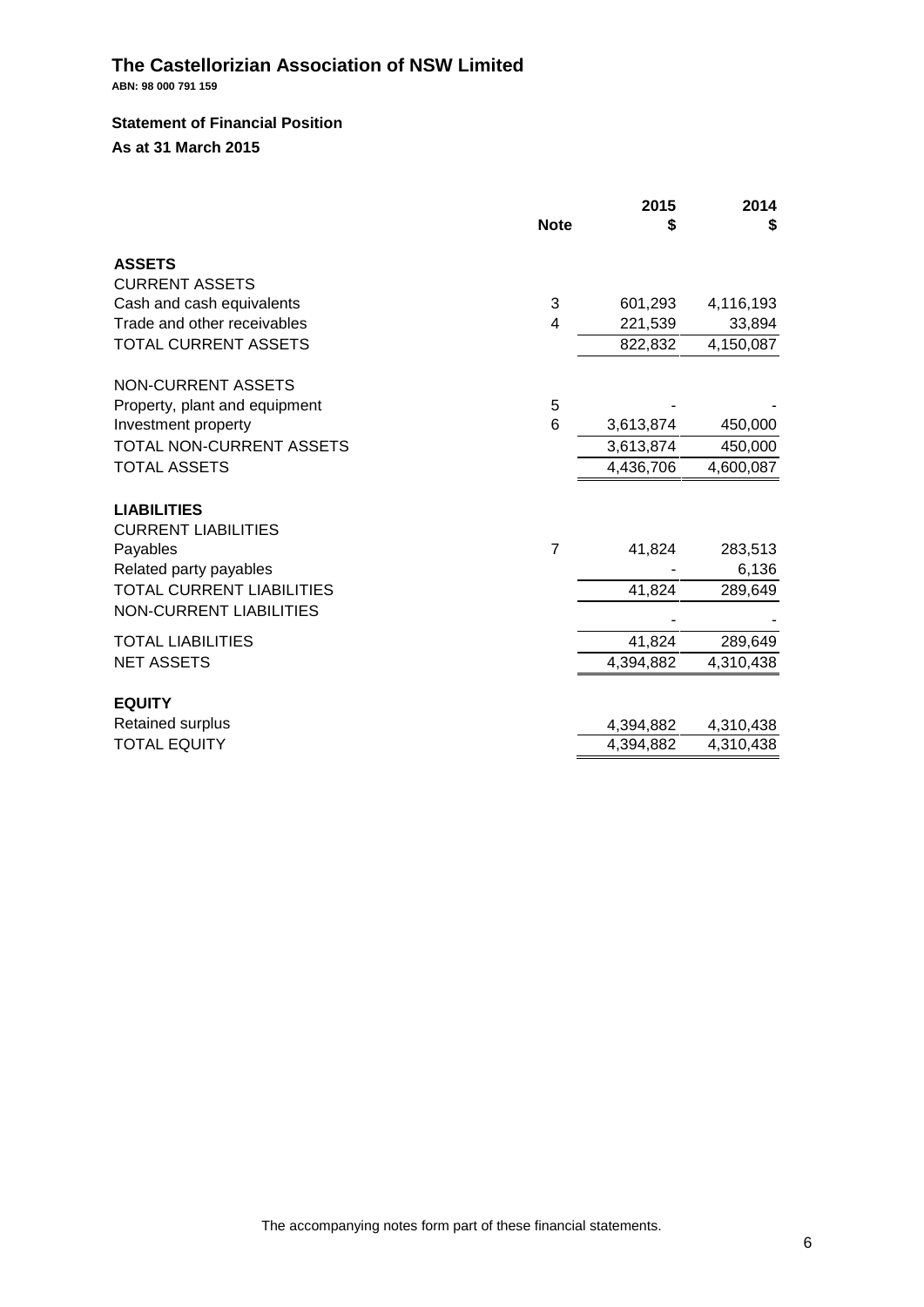**ABN: 98 000 791 159**

# **Statement of Changes in Equity**

## **For the year ended 31 March 2015**

|                                 | <b>Retained</b><br><b>Earnings</b><br>S | <b>Total</b><br>S |
|---------------------------------|-----------------------------------------|-------------------|
| <b>Balance at 1 April 2013</b>  | 4,626,681                               | 4,626,681         |
| Deficit for the year            | (316, 243)                              | (316, 243)        |
| Balance at 31 March 2014        | 4,310,438                               | 4,310,438         |
| Profit for the year             | 84,444                                  | 84,444            |
| <b>Balance at 31 March 2015</b> | 4,394,882                               | 4,394,882         |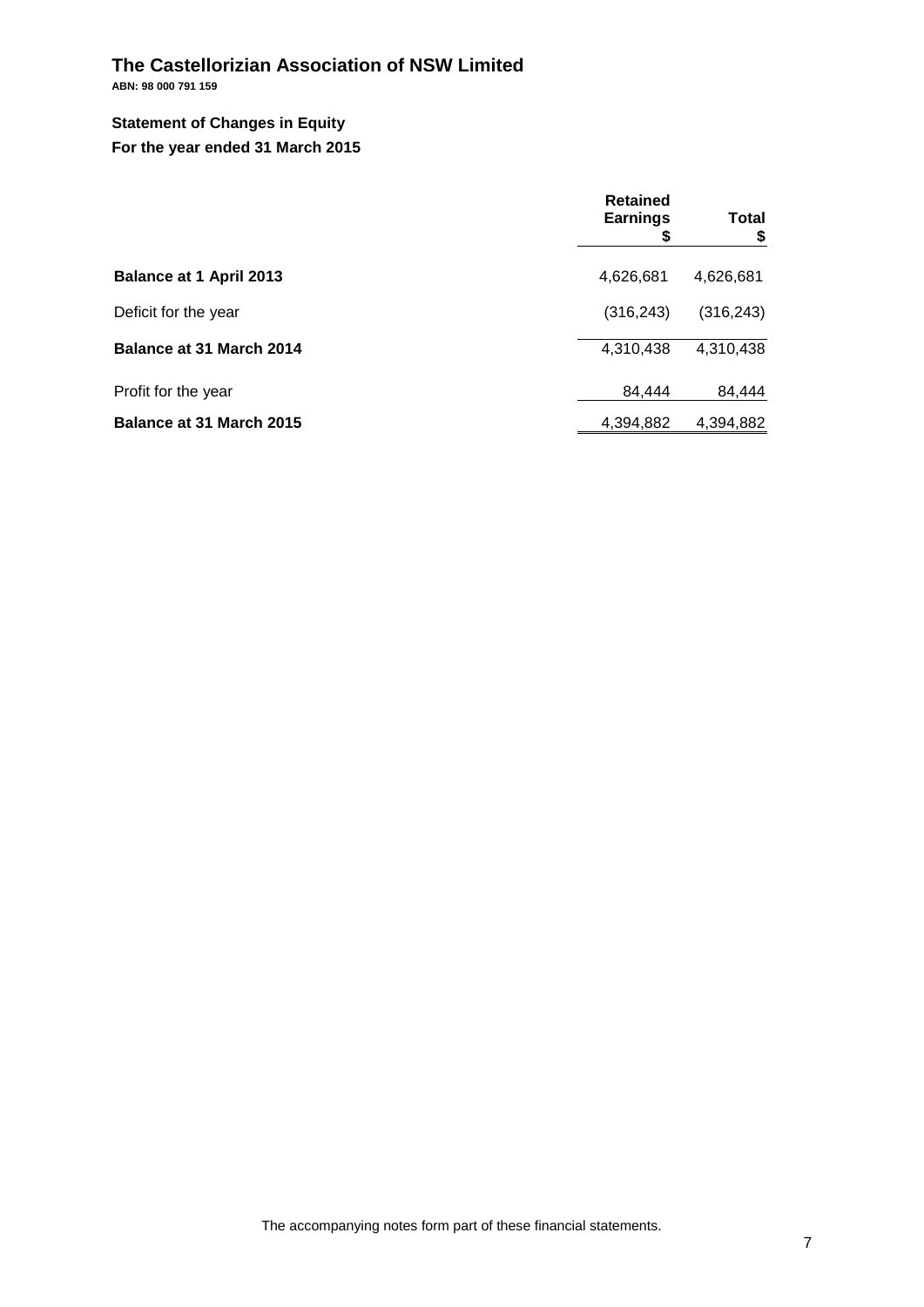**ABN: 98 000 791 159**

#### **Statement of Cash Flows**

**For the year ended 31 March 2015**

|                                                            | <b>Note</b> | 2015             | 2014       |
|------------------------------------------------------------|-------------|------------------|------------|
| <b>CASH FLOWS FROM OPERATING ACTIVITIES:</b>               |             |                  |            |
| Receipts from customers and members                        |             | 72,739           | 176,447    |
| Payments to suppliers and employees                        |             | (549, 351)       | (391, 095) |
| Interest received                                          |             | 125,586          | 164,030    |
| Net cash used in operating activities                      |             | (351, 026)       | (50, 618)  |
| <b>CASH FLOWS FROM INVESTING ACTIVITIES:</b>               |             |                  |            |
| Purchase of property                                       |             | (3, 163, 874)    |            |
| Net cash used in investing activities                      |             | (3, 163, 874)    |            |
| <b>CASH FLOWS FROM FINANCING ACTIVITIES:</b>               |             |                  |            |
| Repayment of borrowings                                    |             |                  | 600,000    |
| Net cash provided by (used in) financing activities        |             |                  | 600,000    |
|                                                            |             |                  |            |
| Net increase/ (decrease) in cash and cash equivalents held |             | (3,51)<br>4,900) | 549,382    |
| Cash and cash equivalents at beginning of year             |             | 4,116,193        | 3,566,811  |
| Cash and cash equivalents at end of financial year         | 3           | 601,293          | 4,116,193  |

The accompanying notes form part of these financial statements.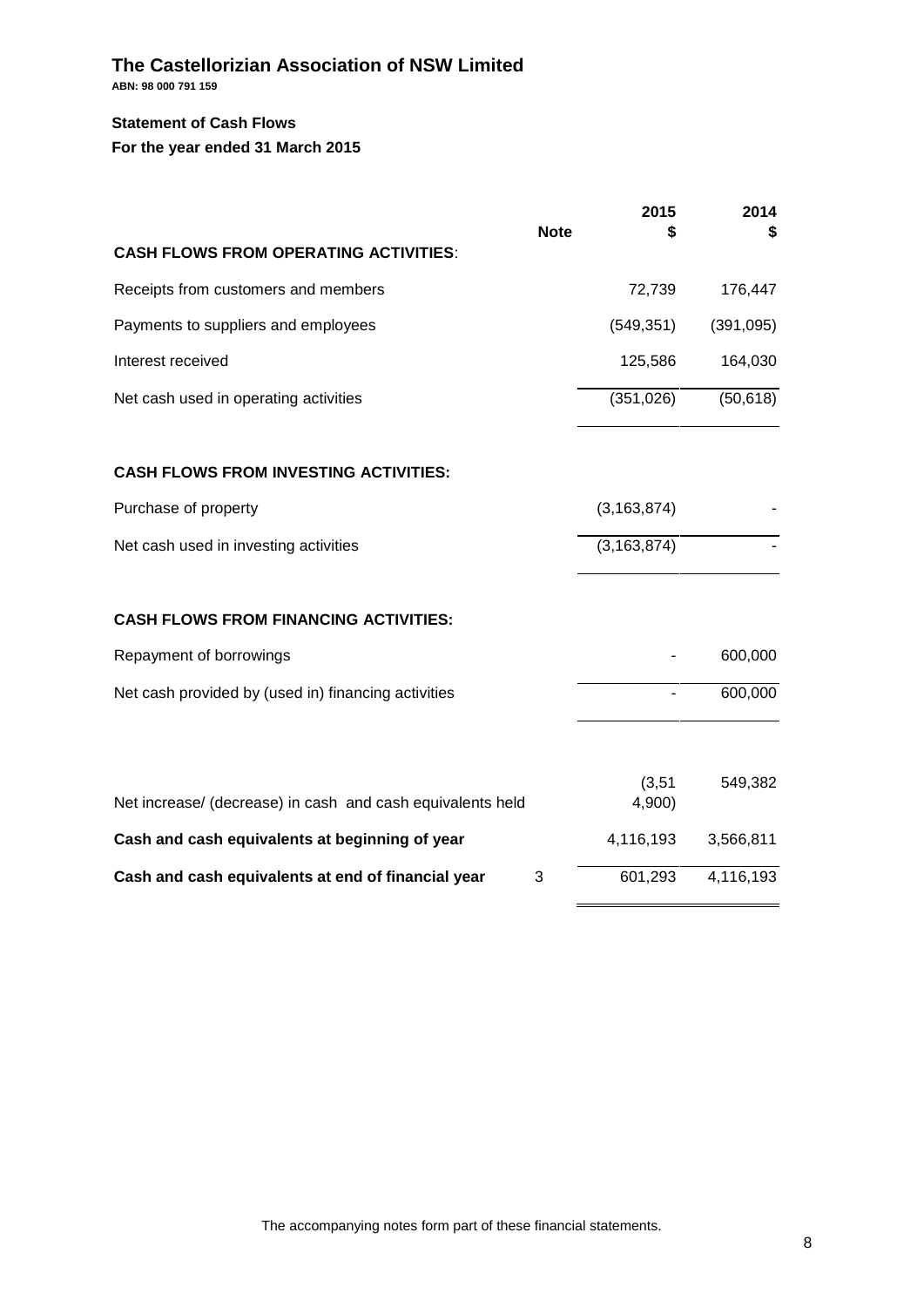**ABN: 98 000 791 159**

# **Notes to the Financial Statements**

**For the year ended 31 March 2015**

#### **Notes to the Financial Statements**

#### **1 Summary of Significant Accounting Policies**

#### **(a) Basis of Preparation**

The financial statements are general purpose financial statements that have been prepared in accordance with Australian Accounting Standards - Reduced Disclosure Requirements and the Corporations Act 2001.

Material accounting policies adopted in the preparation of these financial statements are presented below and have been consistently applied unless otherwise stated.

The financial statements have been prepared on an accruals basis and are based on historic costs and do not take into account changing money values or, except where stated specifically, current valuations of non-current assets.

Comparatives are consistent with prior years, unless otherwise stated.

#### **(b) Property, Plant and Equipment**

#### **Plant and equipment**

Plant and equipment is measured on the cost basis and are carried at cost less accumulated depreciation and any accumulated impairment losses. In the event the carrying amount of plant and equipment is greater than its estimated recoverable amount, the carrying amount is written down immediately to the estimated recoverable amount and impairment losses are recognised either in profit or loss. A formal assessment of recoverable amount is made when impairment indicators are present. The cost of fixed assets constructed by the association includes the cost of materials, direct labour, borrowing costs and an appropriate proportion of fixed and variable overheads. Subsequent costs are included in the asset's carrying amount or recognised as a separate asset, as appropriate, only when it is probable that future economic benefits associated with the item will flow to the association and the cost of the item can be measured reliably. All other repairs and maintenance are recognised as expenses in profit or loss during the financial period in which they are incurred.

Plant and equipment that have been contributed at no cost, or for nominal cost are valued and recognised at the fair value of the asset at the date it is acquired.

#### **Property**

Property is measured either using the fair value or the cost model. If measured at fair value it is carried at fair value at the valuation date less any subsequent accumulated impairment losses. Assessments of value are performed whenever there is a material movement in the value of an asset under the revaluation model. Property carried at cost is treated in the same way as plant and equipment – per above.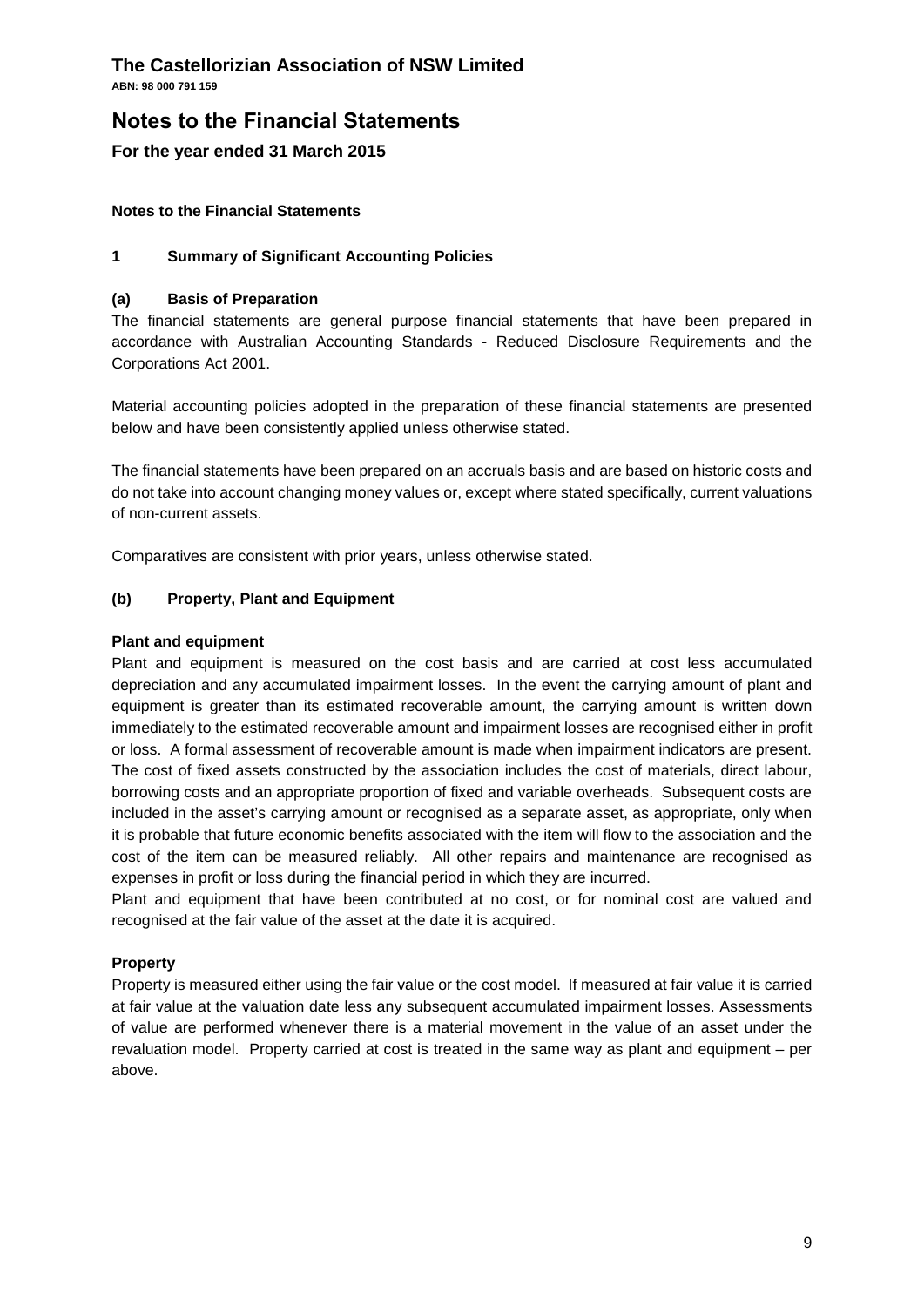# **Notes to the Financial Statements**

# **For the year ended 31 March 2015**

#### **Notes to the Financial Statements Property, Plant and Equipment (continued)**

#### **Depreciation**

The depreciable amount of all property, plant and equipment, except for freehold land, is depreciated on a straight line method from the date that management determine that the asset is available for use. Assets held under a finance lease and leasehold improvements are depreciated over the shorter of the term of the lease and the assets useful life.

At the end of each annual reporting period, the depreciation method, useful life and residual value of each asset is reviewed. Any revisions are accounted for prospectively as a change in estimate. When an assets is disposed, the gain or loss is calculated by comparing proceeds received with its carrying amount and is taken to profit or loss.

## **(c) Investment property**

Investment property is held to generate long term income and capital growth. Investment property is carried cost or fair value on a asset by asset basis. Where carried at fair value it is subject to periodic independent valuation. Changes to fair value are recorded in the statement of profit or loss and other comprehensive income as other income/expenses. Where it is carried at cost the element which relates to the building is depreciated over its estimated useful life, which has been assessed as 30 years from the date the property came into use, and the property is assessed for impairment annually.

#### **(d) Impairment of Assets**

At the end of each reporting period, the Directors review the carrying amounts of the associations tangible assets to determine whether there is any indication that those assets have been impaired. If such an indication exists, an impairment test is carried out on the asset by comparing the recoverable amount of the asset, being the higher of the asset's fair value less costs of disposal and value in use, to the asset's carrying amount. Any excess of the asset's carrying amount over its recoverable amount is recognised in the income and expenditure statement.

## **(e) Cash and cash equivalents**

Cash and cash equivalents comprises cash on hand, demand deposits and short term investments which are readily convertible to known amounts of cash and which are subject to an insignificant risk of change in value.

## **(f) Financial Instruments**

#### **Initial recognition and measurement**

Financial assets and financial liabilities are recognised when the entity becomes a party to the contractual provisions to the instrument. For financial assets, this is the equivalent to the date that the Company commits itself to either the purchase or sale of the asset.

Financial instruments are initially measured at fair value plus transactions costs, except where the instrument is classified 'at fair value through profit or loss', in which case transaction costs are expensed to profit or loss immediately.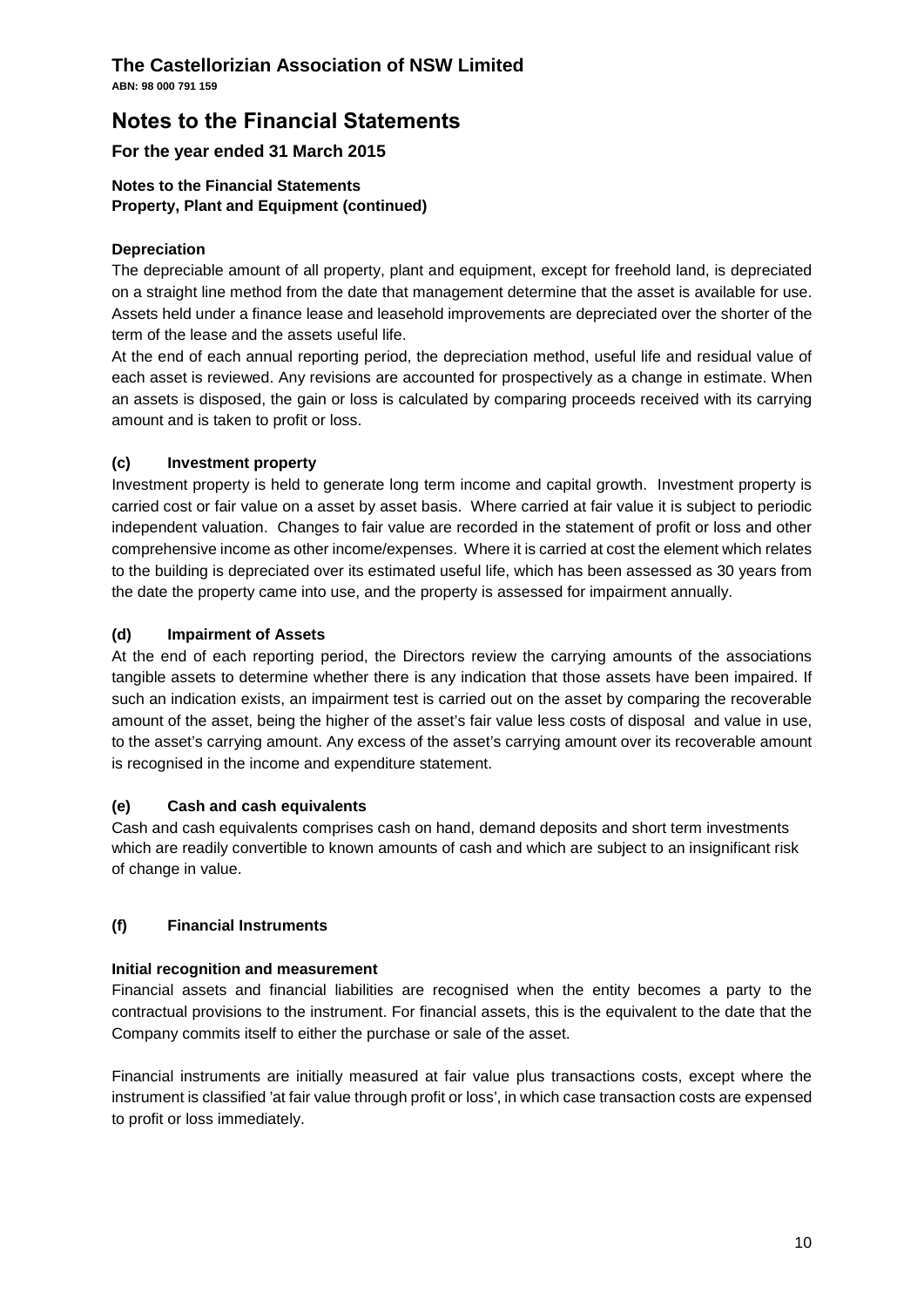# **Notes to the Financial Statements**

**For the year ended 31 March 2015**

**Notes to the Financial Statements Financial Instruments (continued)**

#### **Classification and subsequent measurement**

Financial instruments are subsequently measured at either of fair value, amortised cost using the effective interest rate method, or cost. Fair value represents the amount for which an asset could be exchanged or a liability settled, between knowledgeable, willing parties. Where available, quoted prices in an active market are used to determine fair value. In other circumstances, valuation techniques are adopted.

The effective interest method is used to allocate interest income or interest expense over the relevant period and is equivalent to the rate that exactly discounts estimated future cash payments or receipts (including fees, transaction costs and other premiums or discounts) through the expected life (or when this cannot be reliably predicted, the contractual term) of the financial instrument to the net carrying amount of the financial asset or financial liability. Revisions to expected future net cash flows will necessitate an adjustment to the carrying value with a consequential recognition of an income or expense in profit or loss.

#### *Financial assets at fair value through profit or loss*

Financial assets are classified at 'fair value through profit or loss' when they are either held for trading for the purpose of short term profit taking, derivatives not held for hedging purposes, or when they are designated as such to avoid an accounting mismatch or to enable performance evaluation where a group of financial assets is managed by key management personnel on a fair value basis in accordance with a documented risk management or investment strategy. Such assets are subsequently measured at fair value with changes in carrying value being included in profit or loss.

#### *Loans and receivables*

Loans and receivables are non derivative financial assets with fixed or determinable payments that are not quoted in an active market and are subsequently measured at amortised cost. Loans and receivables are included in current assets, except for those which are not expected to mature within 12 months after the end of the reporting period. All other loans and receivables are classified as non current assets.

#### *Financial liabilities*

Non-derivative financial liabilities other than financial guarantees are subsequently measured at amortised cost. Gains or losses are recognised in profit or loss through the amortisation process and when the financial liability is derecognised.

#### **Impairment of financial instruments**

A financial asset (or a group of financial assets) is deemed to be impaired if, and only if, there is objective evidence of impairment as a result of one or more events (a "loss event") having occurred, which has an impact on the estimated future cash flows of the financial asset(s).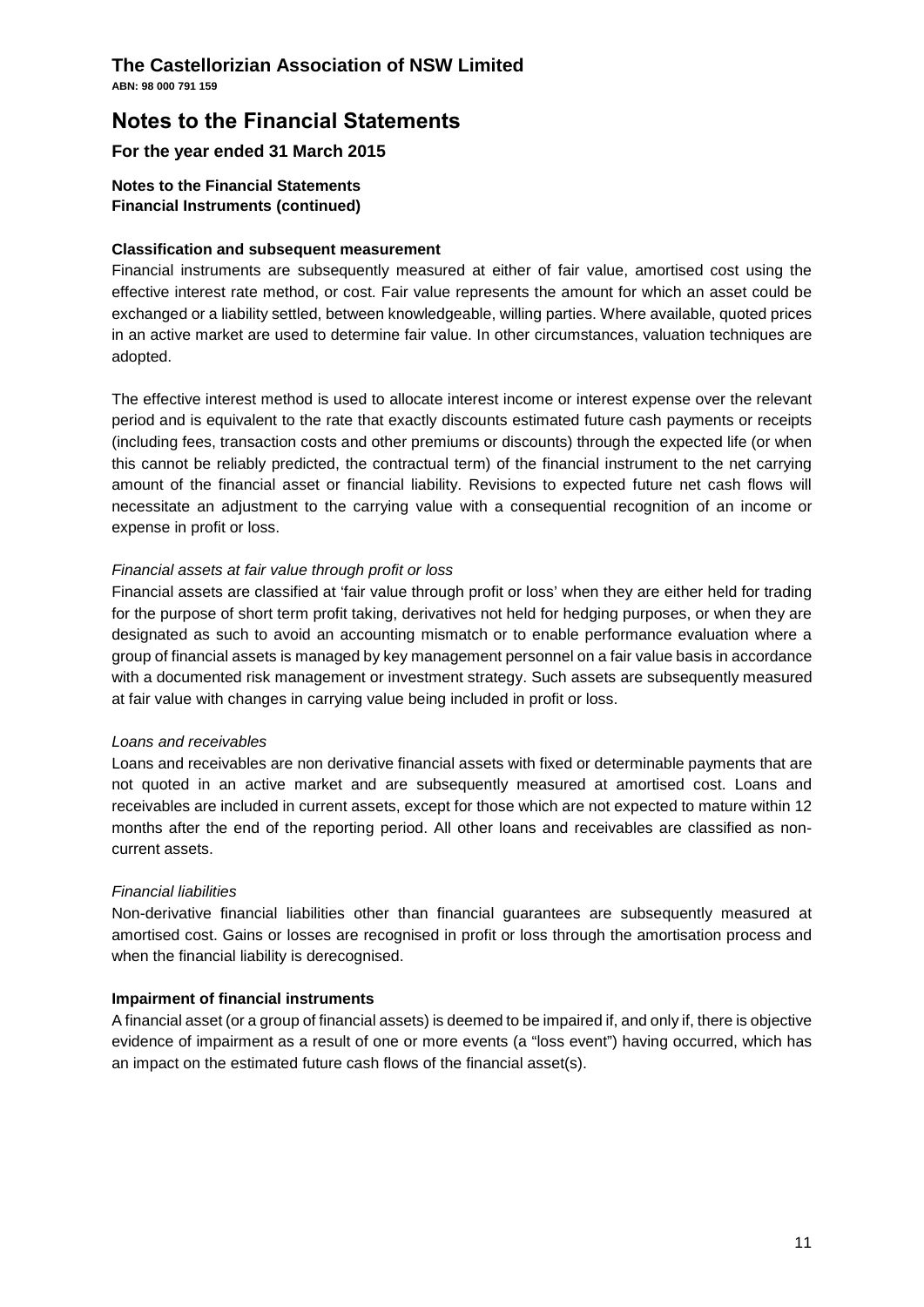# **Notes to the Financial Statements**

## **For the year ended 31 March 2015**

#### **Notes to the Financial Statements Financial Instruments (continued)**

In the case of financial assets carried at amortised cost, loss events may include: indications that the debtors or a group of debtors are experiencing significant financial difficulty, default or delinquency in interest or principal payments; indications that they will enter bankruptcy or other financial reorganisation; and changes in arrears or economic conditions that correlate with defaults.

For financial assets carried at amortised cost (including loans and receivables), a separate allowance account is used to reduce the carrying amount of financial assets impaired by credit losses. After having taken all possible measures of recovery, if management establishes that the carrying amount cannot be recovered by any means, at that point the written-off amounts are charged to the allowance account or the carrying amount of impaired financial assets is reduced directly if no impairment amount was previously recognised in the allowance account.

When the terms of financial assets that would otherwise have been past due or impaired have been renegotiated, the association recognises the impairment for such financial assets by taking into account the original terms as if the terms have not been renegotiated so that the loss events that have occurred are duly considered.

#### **Derecognition**

Financial assets are derecognised where the contractual right to receipt of cash flows expires or the asset is transferred to another party, whereby the entity no longer has any significant continuing involvement in the risks and benefits associated with the asset. Financial liabilities are derecognised where the related obligations are discharged, cancelled or have expired. The difference between the carrying amount of the financial liability extinguished or transferred to another party and the fair value of consideration paid, including the transfer of non-cash assets or liabilities assumed, is recognised in profit or loss.

## **(g) Income Tax**

No provision for income tax has been raised as the Company has significant carried forward revenue and capital losses.

The income tax expense (income) for the year comprises current income tax expense (income) and deferred tax expense (income). Current income tax expense charged to profit or loss is the tax payable on taxable income. Current tax liabilities (assets) are measured at the amounts expected to be paid to (recovered from) the relevant taxation authority. Deferred income tax expense reflects movements in deferred tax asset and deferred tax liability balances during the year as well unused tax losses.

## **(h) Goods and Services Tax (GST)**

Revenue, expenses and assets are recognised net of the amount of goods and services tax (GST), except where the amount of GST incurred is not recoverable from the Australian Taxation Office (ATO). Receivables and payables are stated inclusive of GST. Cash flows are included in the statement of cash flows are included on a gross basis and the GST component of cash flows arising from investing and financing activities which is recoverable from, or payable to, the taxation authority is classified as operating cash flows.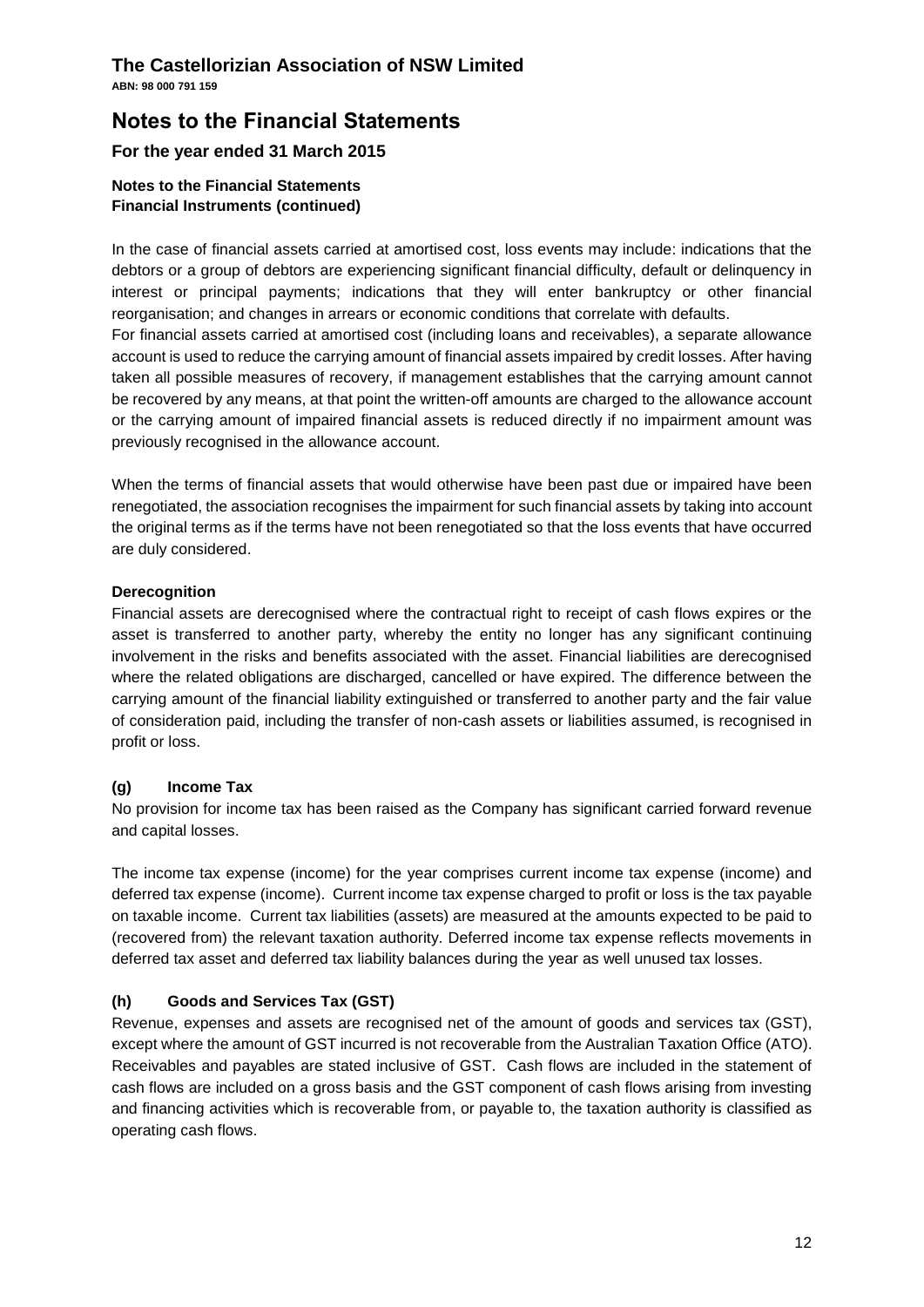# **Notes to the Financial Statements**

# **For the year ended 31 March 2015**

#### **Notes to the Financial Statements**

#### **(i) Revenue and other income**

Revenue is recognised when the amount of the revenue can be measured reliably, it is probable that economic benefits associated with the transaction will flow to the Company and specific criteria relating to the type of revenue as noted below, has been satisfied. All revenue is stated net of the amount of goods and services tax (GST).

#### **Other revenue**

Revenue is measured at the fair value of the consideration received or receivable and is presented net of returns, discounts and rebates.

#### **Donations**

Donations and bequests are recognised as revenue when received.

#### **Interest revenue**

Interest is recognised using the effective interest method.

#### **Subscriptions**

Revenue from the provision of membership subscriptions is recognised on a straight line basis over the financial year.

#### **(j) Critical accounting estimates and assumptions**

The directors make estimates and judgements during the preparation of these financial statements regarding assumptions about current and future events affecting transactions and balances. These estimates and judgements are based on the best information available at the time of preparing the financial statements, however as additional information is known then the actual results may differ from the estimates.

The estimates and assumptions that may give rise to a significant risk of causing material adjustment to the carrying amounts of assets and liabilities within the next financial year are as follows: Carrying value of investment property, and property plant and equipment.

#### **(k) New Accounting Standards for Application in Future Periods**

An assessment of Accounting Standards and Interpretations issued by the AASB that are not yet mandatorily applicable to the association and their potential impact on the association when adopted in future periods is discussed below.

AASB 9: Financial Instruments (December 2014) and associated Amending Standards (applicable for annual reporting periods commencing on or after 1 January 2018). These Standards will be applicable retrospectively (subject to the provisions on hedge accounting outlined below) and include revised requirements for the classification and measurement of financial instruments, revised recognition and derecognition requirements for financial instruments.

The key changes that may affect the association on initial application of AASB 9 and associated Amending Standards include certain simplifications to the classification of financial assets, simplifications to the accounting of embedded derivatives, upfront accounting for expected credit loss and the irrevocable election to recognise gains and losses on investments in equity instruments that are not held for trading in other comprehensive income.

Although the directors anticipate that the adoption of AASB 9 may have an impact on the association's financial instruments, it is impracticable at this stage to provide a reasonable estimate of such impact.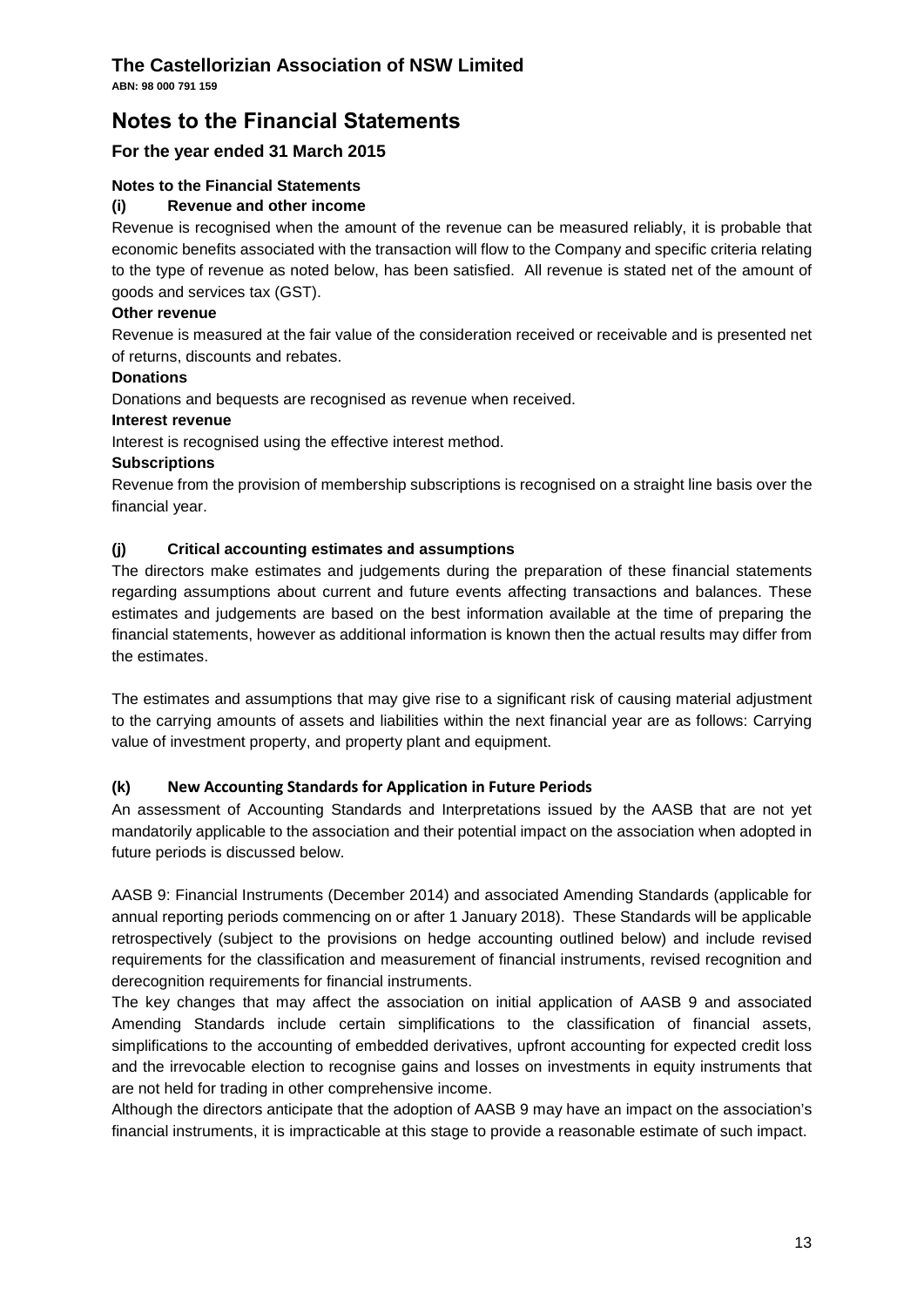# **Notes to the Financial Statements**

**For the year ended 31 March 2015**

#### **2 Revenue and other income**

#### **Revenue from continuing operations**

Finance income includes all interest related income, other than those arising from financial assets at fair value through profit or loss. The following amounts have been included in the finance income line in the statement of profit or loss and other comprehensive income for the reporting periods presented:

|                                           |             | 2015    | 2014      |
|-------------------------------------------|-------------|---------|-----------|
|                                           | <b>Note</b> | S       | \$        |
| Other Income                              |             |         |           |
| Membership subscriptions                  |             |         |           |
| Interest income                           |             | 125,587 | 164,030   |
| Other                                     |             | 72,738  | 172,618   |
| Total revenue and other income            |             | 198,325 | 336,648   |
| <b>Cash and cash equivalents</b><br>3     |             |         |           |
|                                           |             | 2015    | 2014      |
|                                           |             | \$      | \$        |
| Cash on hand                              |             | 270     | 270       |
| Cash at bank                              |             | 601,023 | 101,803   |
| Short-term bank deposits                  |             |         | 4,014,120 |
|                                           |             | 601,293 | 4,116,193 |
|                                           |             |         |           |
| <b>Trade and other receivables</b><br>4   |             |         |           |
|                                           |             | 2015    | 2014      |
|                                           |             | \$      | \$        |
| <b>CURRENT</b>                            |             |         |           |
| Prepayments                               |             | 15,941  | 3,056     |
| <b>GST</b> receivable                     |             | 205,598 | 5,346     |
| Interest receivable                       |             |         | 25,492    |
| Total current trade and other receivables |             | 221,539 | 33,894    |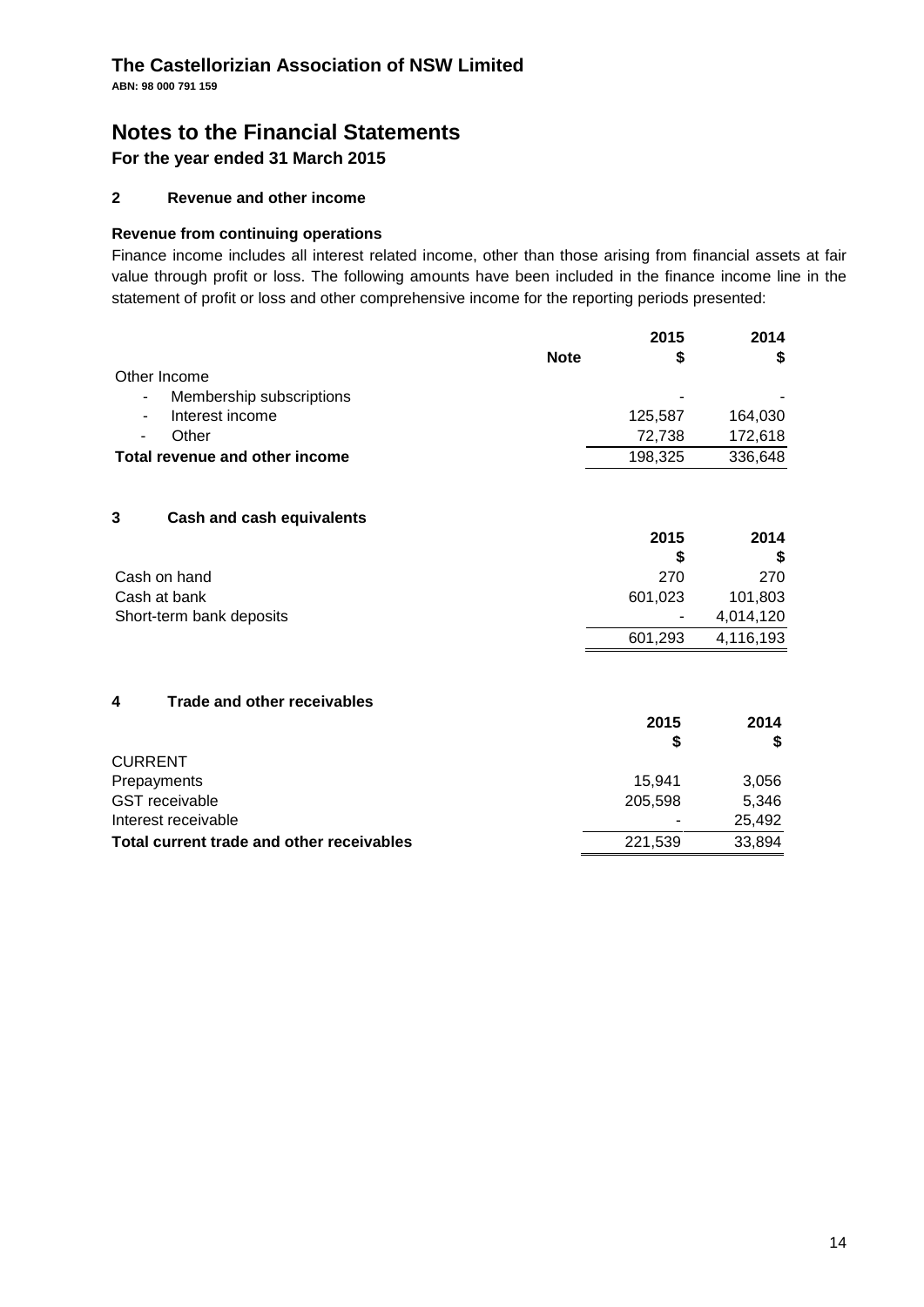# **Notes to the Financial Statements**

#### **For the year ended 31 March 2015**

| 5       | <b>Plant and equipment</b> |                |                          |  |
|---------|----------------------------|----------------|--------------------------|--|
|         |                            | 2015           | 2014                     |  |
|         |                            |                |                          |  |
|         | <b>Plant and equipment</b> |                |                          |  |
| At cost |                            | $\blacksquare$ | $\overline{\phantom{0}}$ |  |
|         | Total plant and equipment  | $\blacksquare$ | $\overline{\phantom{0}}$ |  |
|         |                            |                |                          |  |

#### **Movements in Carrying Amounts**

Movement in the carrying amounts for each class of property, plant and equipment between the beginning and the end of the current financial year:

|                                                                           | 2015<br><b>Office</b><br>\$ | 2014<br><b>Office</b><br><b>Equipment Equipment</b><br>\$ |
|---------------------------------------------------------------------------|-----------------------------|-----------------------------------------------------------|
| <b>Opening Balance</b>                                                    |                             | 2,311                                                     |
| Additions                                                                 |                             |                                                           |
| Disposals                                                                 |                             | (2, 311)                                                  |
| Balance at the end of the year                                            |                             |                                                           |
| 6<br><b>Investment property</b>                                           |                             |                                                           |
|                                                                           | 2015                        | 2014                                                      |
| Shop 7/438-448 Anzac Parade, Kingsford;                                   | S                           | \$                                                        |
| At fair value                                                             | 450,000                     | 450,000                                                   |
| 36-38 Gardeners Road, Kingsford;                                          |                             |                                                           |
| At cost - land                                                            | 2,200,000                   |                                                           |
| At cost - building                                                        | 963,874                     |                                                           |
| Accumulated depreciation                                                  |                             |                                                           |
|                                                                           | 963,874                     |                                                           |
| Net book value of 36-38 Gardeners Road, Kingsford, held on the cost basis | 3,163,874                   |                                                           |
| <b>Total Investment property</b>                                          | 3,613,874                   | 450,000                                                   |

During the year, the Association bought 36-38 Gardeners Road, Kingsford for \$3,200,000, of which \$200,000 of GST was recovered giving a net cost before stamp duties and other purchase costs of \$3,000,000. The directors have elected to recognise this property at cost, and stamp duties and other purchase costs of \$163,874 have been added to the purchase cost. The purchase was settled on 21 January 2015, less than two months before the end of the financial period. The directors are certain that the recoverable value of the property at 31 March 2015 is in excess of the cost and the added stamp duties and other purchase costs, and accordingly no impairment allowance has been made at the year end. No depreciation has been provided on the property from the period since settlement to the year-end because the property has not yet come into its intended use.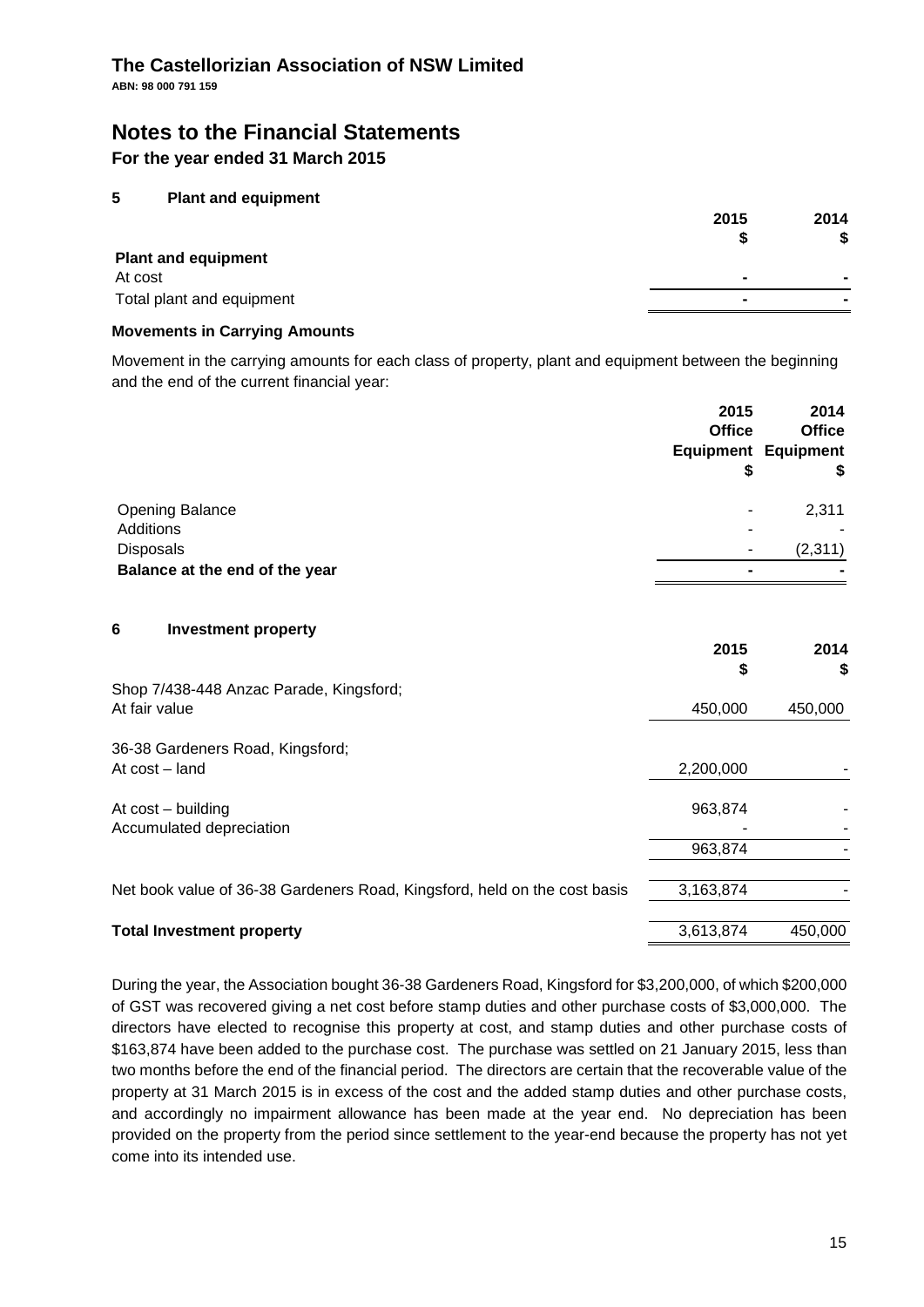# **Notes to the Financial Statements**

**For the year ended 31 March 2015**

|                                      | 2015   | 2014    |  |
|--------------------------------------|--------|---------|--|
|                                      |        |         |  |
| <b>CURRENT</b>                       |        |         |  |
| Trade payables                       | 2.134  | 277     |  |
| Sundry payables and accrued expenses | 26.081 | 283,236 |  |
| Deferred income - special functions  | 13.609 |         |  |
|                                      | 41.824 | 283,513 |  |

## **8 Members' guarantee**

The Castellorizian Association of NSW Limited is a Company limited by guarantee. In the event of, and for the purpose of, winding up of the Company, the amount capable of being called up from each members and any person or association who was or ceased to be a member in the year prior to the winding up, is limited to \$2 for members that are corporations and for all other members, subject to the provisions of the Company's constitution. As at 31 March 2015 the number of members was 721 (2014: 975) and their collective liability on winding up was \$1,442 (2014: \$1,950).

## **9 Related Parties**

Transactions between related parties are on normal commercial terms and conditions no more favourable than those available to other parties unless otherwise stated. Key management personnel are related parties. All transactions with related parties are approved by the Board, and are as follows.

Key management personnel received \$Nil (2014: \$22,000 – Dianne Balafoutis) for services rendered.

Supplies for \$Nil were purchased from Digital Press Pty Ltd, an entity related to Theodore Pettaras (2014: \$25,675).

## **10 Company Details**

The registered office of the Company is: The Castellorizian Association of NSW Limited 36 Gardeners Road Kingsford NSW 2032

## **11 Income Tax**

No tax expense has been recognised in these financial statements as the Company has excess of \$6.8 million of unused tax losses available, and further temporary differences (which would give rise to deferred tax assets) of \$1.4 million. No deferred tax assets relating to these items have been recognised as the timing of their utilisation is not certain.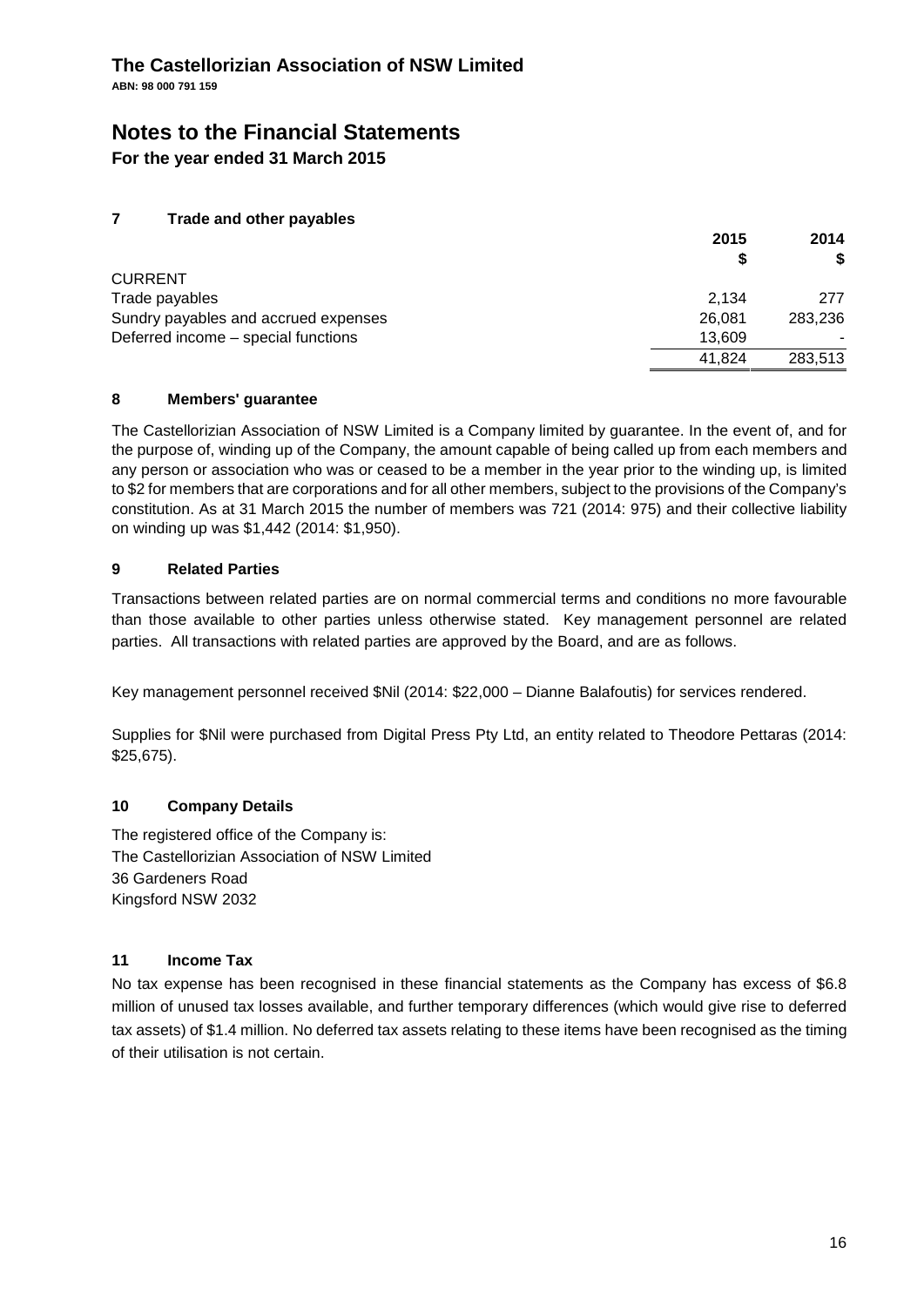**ABN: 98 000 791 159**

# **Notes to the Financial Statements**

#### **For the year ended 31 March 2015**

#### **12 Contingencies, commitments, and events after the reporting date**

#### **Sale of 7/438-448 Anzac Parade, Kingsford**

On 19th May 2015, the Association sold Shop 7/438-448 Anzac Parade, Kingsford, for the sum of \$690,000. The contract settled on the same date.

#### **Building repairs contingency**

As part of the agreement for the development of the apartment building at 438-448 Anzac Parade, Kingsford, the contracted developer Exceland Group was responsible for certain repairs to the apartment building. Exceland Group ceased operations and is in liquidation and has not met these obligations, so the liability to pay for the repairs may fall on the Association.

#### **South Sydney Leagues Club Loan and Claims**

The Company provided a loan of \$2,000,000 to South Sydney Leagues Club Redfern on the 26<sup>th</sup> April 2012. Security was provided by way of a general security agreement over certain South Sydney Leagues Club's assets excluding land and buildings, together with a residual guarantee of the loan from Mr. Frank Vrachas, a Director of South Sydney Leagues Club.

On the 6<sup>th</sup> March 2013 South Sydney Leagues Club was placed in administration. On the 12<sup>th</sup> March 2013, a formal Notice of Default and Demand was issued by the Association to South Sydney Leagues Club and to Mr Frank Vrachas as guarantor. The Association appointed a receiver who recovered certain amounts against the Associations security interests, the net amount received from the exercise of the Associations security being approximately \$610,000.

On the 11<sup>th</sup> September 2014, the directors of the Company initiated claim against the former directors in relation to the decision to loan \$2,000,000 to South Sydney Leagues Club. The directors understand that the former directors may be covered by the Company's directors and officers insurance.

A formal demand, followed by a statement of Claim has been made against the guarantor, Mr Frank Vrachas for the balance of the amounts receivable under the loan, plus interest. On 30 October 2015 documents were lodged with the Supreme Court of New South Wales in relation to this matter. The amounts which are subject to the proceedings total \$1,879,053 including interest at 22 October 2015.

Any amounts which maybe recoverable under any actions are uncertain in their timing and amount, and have therefore not been recognised in these financial statements.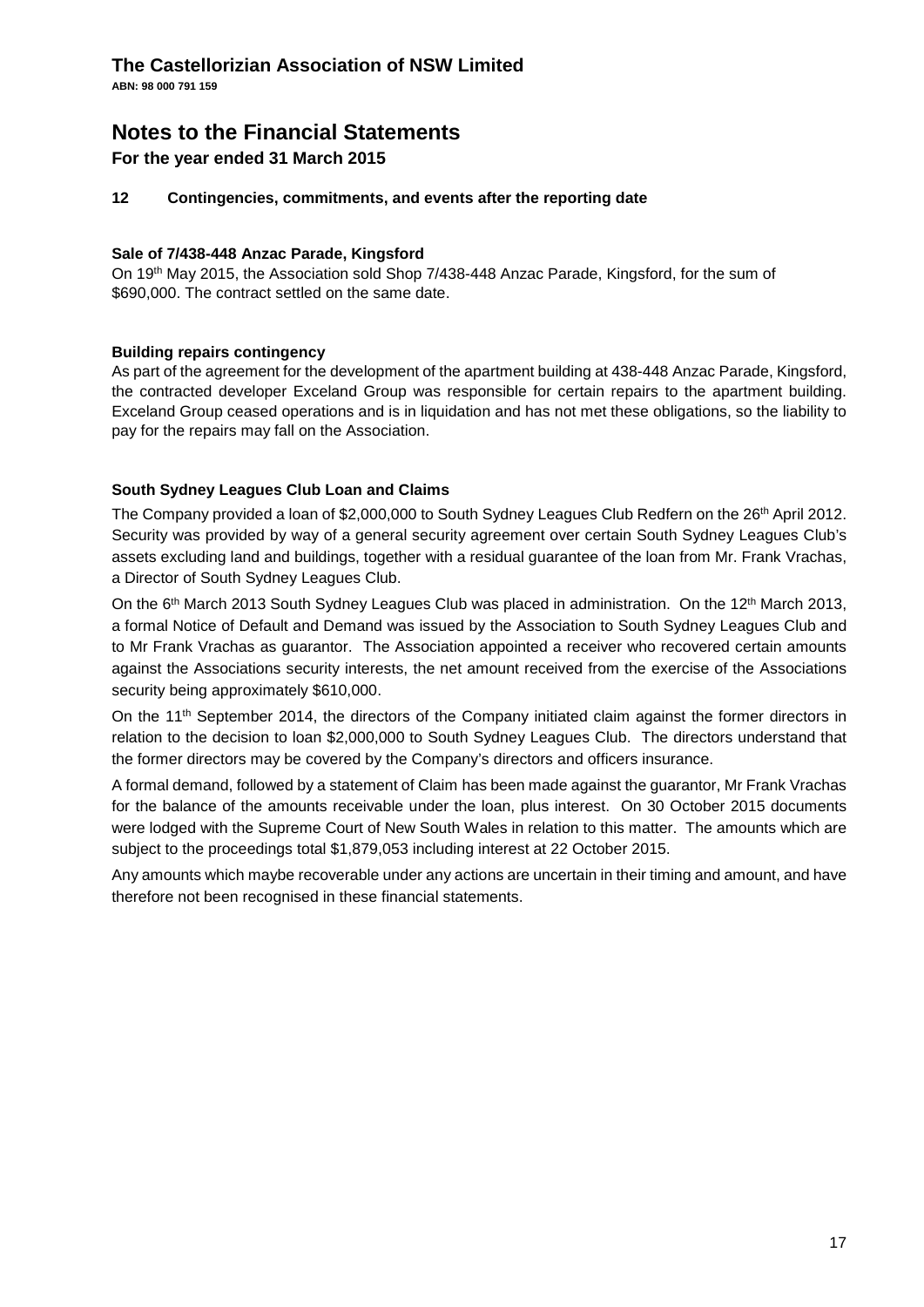Directors' Declaration For the year ended 31 March 2015

The directors of the Company declare that:

- 1. The financial statements and notes, as set out on pages 7 to 17, are in accordance with the Corporations Act 2001 and:
	- a. comply with Accounting Standards Reduced Disclosure Requirements; and
	- b. give a true and fair view of the financial position as at 31 March 2015 and of the performance for the year ended on that date of the Company.
- 2. In the directors' opinion, there are reasonable grounds to believe that the Company will be able to pay its debts as and when they become due and payable.

This declaration is made in accordance with a resolution of the Board of Directors.

Jobsuit **Director** John Barbouttis

**Director** 

Nicholas Malaxos

2015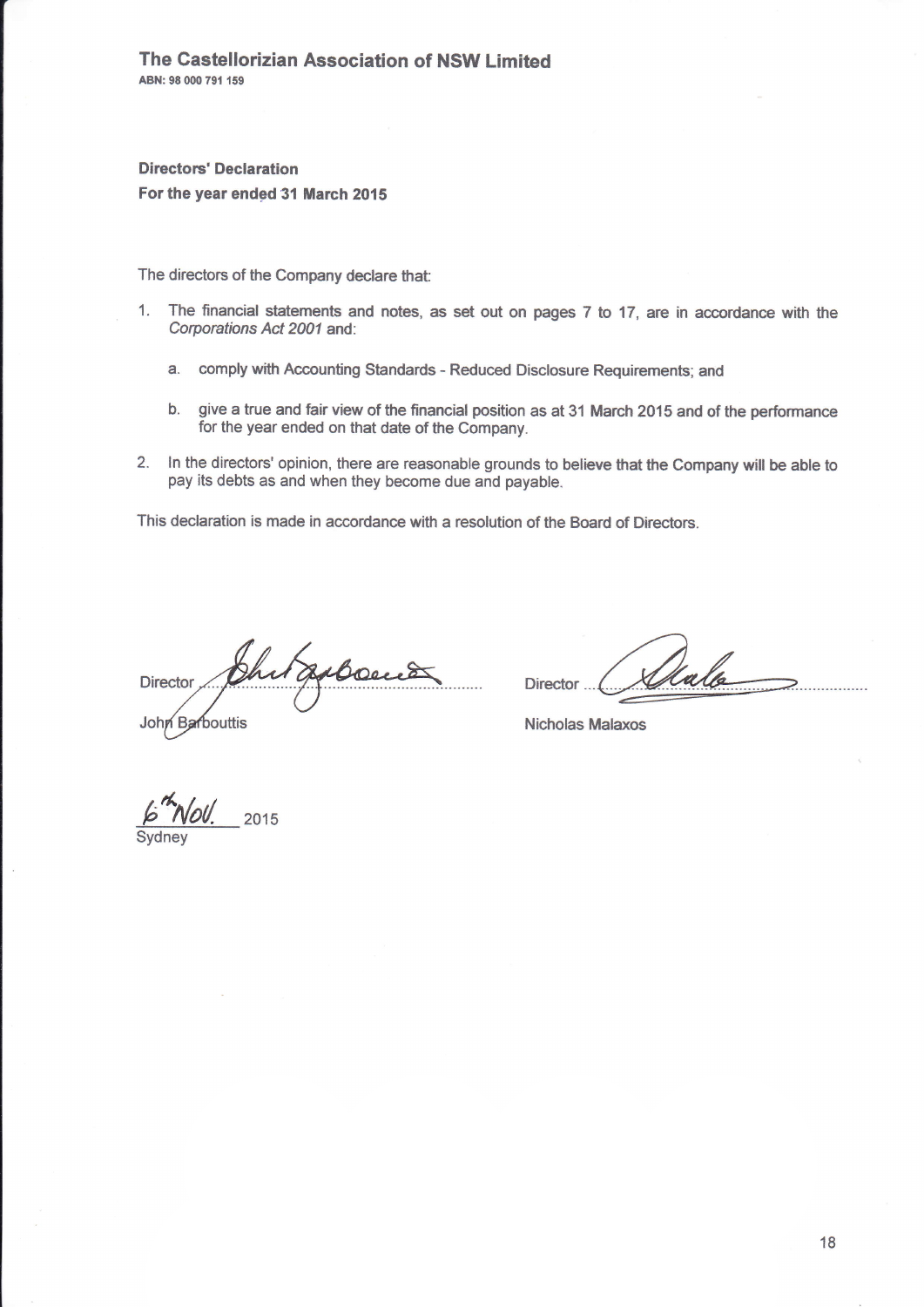# *LNP Audit and Assurance*

Lachlan Nielson Partners Pty Limited ABN 65 155 188 837 Level 11, 60 Castlereagh St Sydney NSW 2000 Australia T +61 416 176 303

## **The Castellorizian Association of NSW Limited ABN: 98 000 791 159**

#### **Independent Audit Report to the members of The Castellorizian Association of NSW Limited**

#### **Report on the Financial Report**

We have audited the financial report of The Castellorizian Association of NSW Limited ("the Company"), which comprises the statement of financial position as at 31 March 2015, the statement of profit or loss and other comprehensive income, statement of changes in equity and statement of cash flows for the year then ended, notes comprising a summary of significant accounting policies and other explanatory information, and the directors' declaration.

#### **Directors' Responsibility for the Financial Report**

The directors of the Company are responsible for the preparation of the financial report that gives a true and fair view in accordance with Australian Accounting Standards - Reduced Disclosure Requirements and the *Corporations Act 2001* and for such internal control as the directors determine is necessary to enable the preparation of the financial report that gives a true and fair view and is free from material misstatement, whether due to fraud or error.

#### **Auditor's Responsibility**

Our responsibility is to express an opinion on the financial report based on our audit. We conducted our audit in accordance with Australian Auditing Standards. Those standards require that we comply with relevant ethical requirements relating to audit engagements and plan and perform the audit to obtain reasonable assurance about whether the financial report is free from material misstatement.

An audit involves performing procedures to obtain audit evidence about the amounts and disclosures in the financial report. The procedures selected depend on the auditor's judgement, including the assessment of the risks of material misstatement of the financial report, whether due to fraud or error. In making those risk assessments, the auditor considers internal control relevant to the Company's preparation of the financial report that gives a true and fair view in order to design audit procedures that are appropriate in the circumstances, but not for the purpose of expressing an opinion on the effectiveness of the Company's internal control. An audit also includes evaluating the appropriateness of accounting policies used and the reasonableness of accounting estimates made by the directors, as well as evaluating the overall presentation of the financial report.

We believe that the audit evidence we have obtained is sufficient and appropriate to provide a basis for our audit opinion.